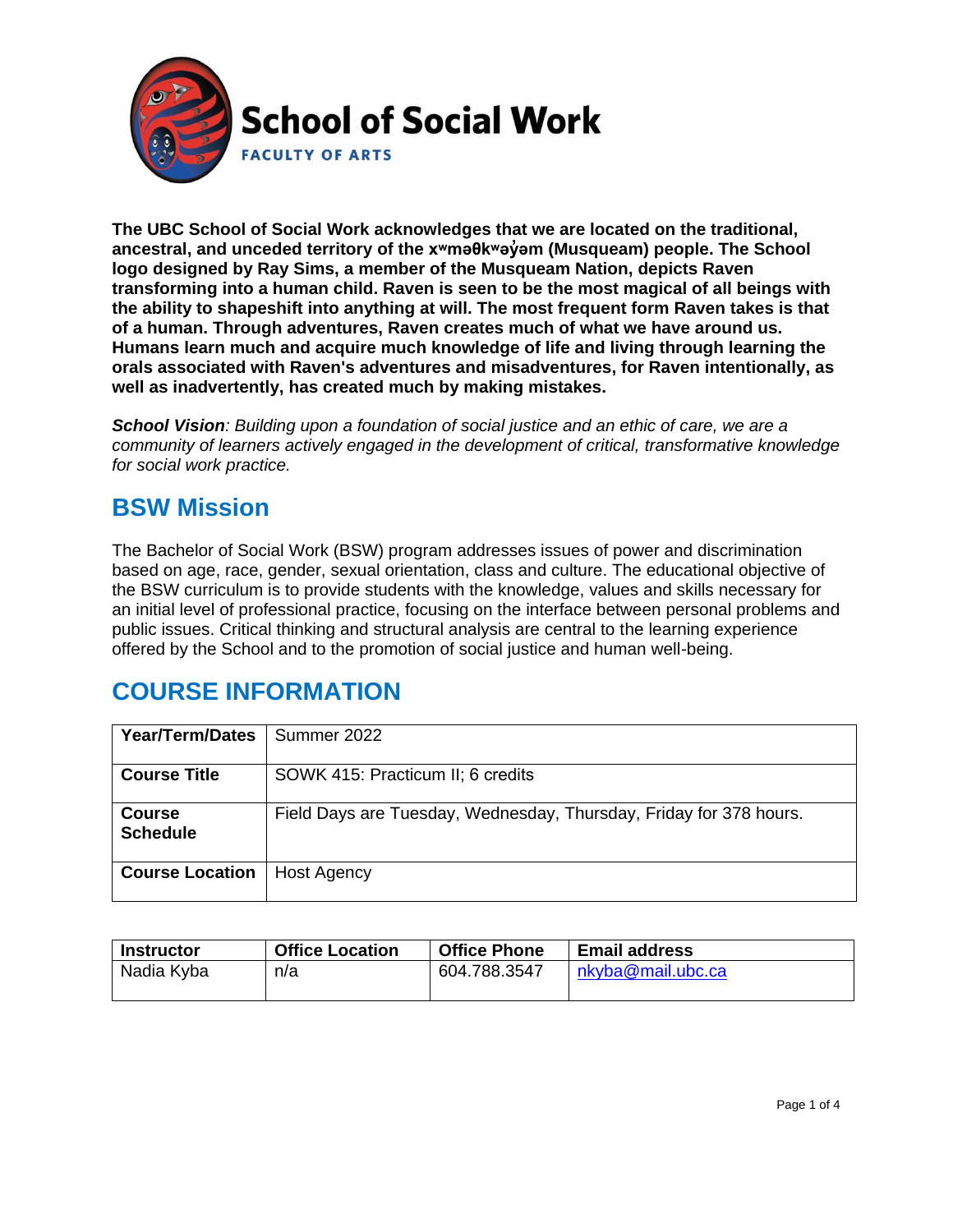# **Course Description**

The purpose of SOWK 415 is to build on the learning in SOWK 315 and to enhance the development of theoretical knowledge and applied skills, values, and ethics at the macro, mezzo and micro levels, which are expected of a beginning social work practitioner. Students will be placed in a wide range of organizations delivering such services as health care, family and child welfare, addiction, and others. Students will conclude the practicum with the demonstration of competencies necessary for generalist social work practice.

# **Learning Outcomes**

The 9 core learning objectives for students found in the Canadian Association of Social Work Education (CASWE) Council on Accreditation Standards (page 10) form the basis for evaluation in all programs. Specifics will vary according to the student's program (third year or fourth year BSW, MSW), personal identified learning goals, specific placement and agency, within the 9 areas highlighted below.

- 1. Identify as a professional social worker and adopt a value perspective of the social work profession.
- 2. Adhere to social work values and ethics in professional practice.
- 3. Promote human rights and social justice.
- 4. Support and enhance diversity by addressing structural sources of inequity.
- 5. Employ critical thinking in professional practice.
- 6. Engage in research.
- 7. Participate in policy analysis and development.
- 8. Engage in organizational and societal systems change through professional practice.
- 9. Engage with individuals, families, groups and communities through professional practice.

# **Course Evaluation**

Students will post the specific learning objectives and evidence of achievement within the above framework on the Intern Placement Tracking platform (IPT) within four weeks of starting practicum. These form the basis for evaluation throughout the practicum experience and may vary over time. Any assignment for the practicum should be negotiated between the field instructor and the student.

Evaluations of learning objectives and evidence of achievement are completed formally by the field instructor and student twice during the practicum. The field instructor and the student will complete the Midterm Performance Evaluation form before completing approximately one-half the hours of the placement and 'sign' the form, which will then be reviewed and signed by the faculty liaison. The Final Performance Evaluation Form will similarly be completed within one week of completing the required hours. The hours tally sheet should be completed daily and 'signed' at the completion of the practicum, by the student, the field instructor, and the faculty liaison.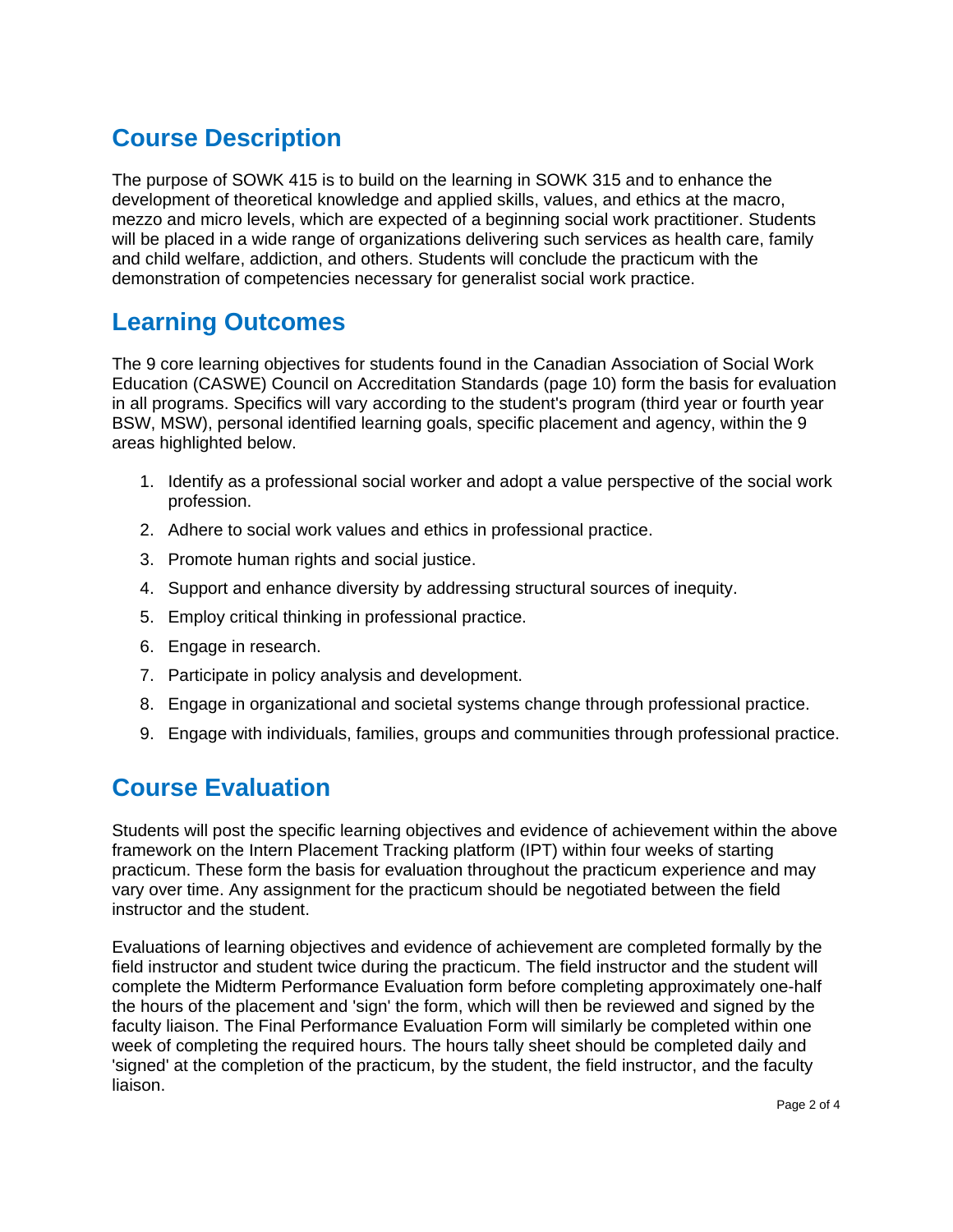The faculty liaison will meet with the student and field instructor two times (virtually) during the practicum. The specific times will be mutually negotiated, but usually at the beginning and middle of practicum. A final meeting will be scheduled on an as needed basis.

SOWK 415 is graded as a Pass or Fail. The faculty liaison assigns the standing, taking into consideration the field instructor's evaluation and recommendation. A grade will only be submitted when all assignments, evaluations and hours tally sheets have been signed off by the student, the field instructor, and the faculty liaison.

### **Course Schedule and Attendance**

UBC School of Social Work requires  $4<sup>th</sup>$  year BSW students to complete 378 hours for their  $4<sup>th</sup>$ year BSW placement to meet the requirement of the Canadian Association for Social Work Education (CASWE) of a total of 700 hours of practicum for the BSW degree. The UBC School of Social Work wants students to have a robust field learning experience and therefore we are aiming for students to complete the full 378 hours unless prevented from doing so by public health issues related to COVID-19. Please plan to complete 378 hours in your practicum unless otherwise discussed with your Faculty Liaison. Full and consistent attendance is required in practicum based on the hours the agency is open, and the required number of hours per day as set and as negotiated with the field instructor.

Practicum days are Tuesday to Friday

Students are allowed one day per term for illness without a make-up requirement. If additional leave time is required, both the faculty liaison and field instructor must be notified and hours made up. All parties must agree to a make-up arrangement for a deadline extension, including a new deadline. Time taken off for personal reasons must be approved by the field instructor and faculty liaison, and no credit for hours will be received.

# **COVID-19 and Illness**

**COVID-19 Safety:** You are required to follow to the Covid-19 Safety protocols at your practicum site.

#### **If you are sick, it is important that you stay home.**

**If you miss practicum because of illness:**

- Notify your Field Instructor.
- Notify your Faculty Liaison.
- If your practicum site is impacted by covid and it impacts your ability to complete practicum hours, please contact your faculty liaison to discuss how to move forward